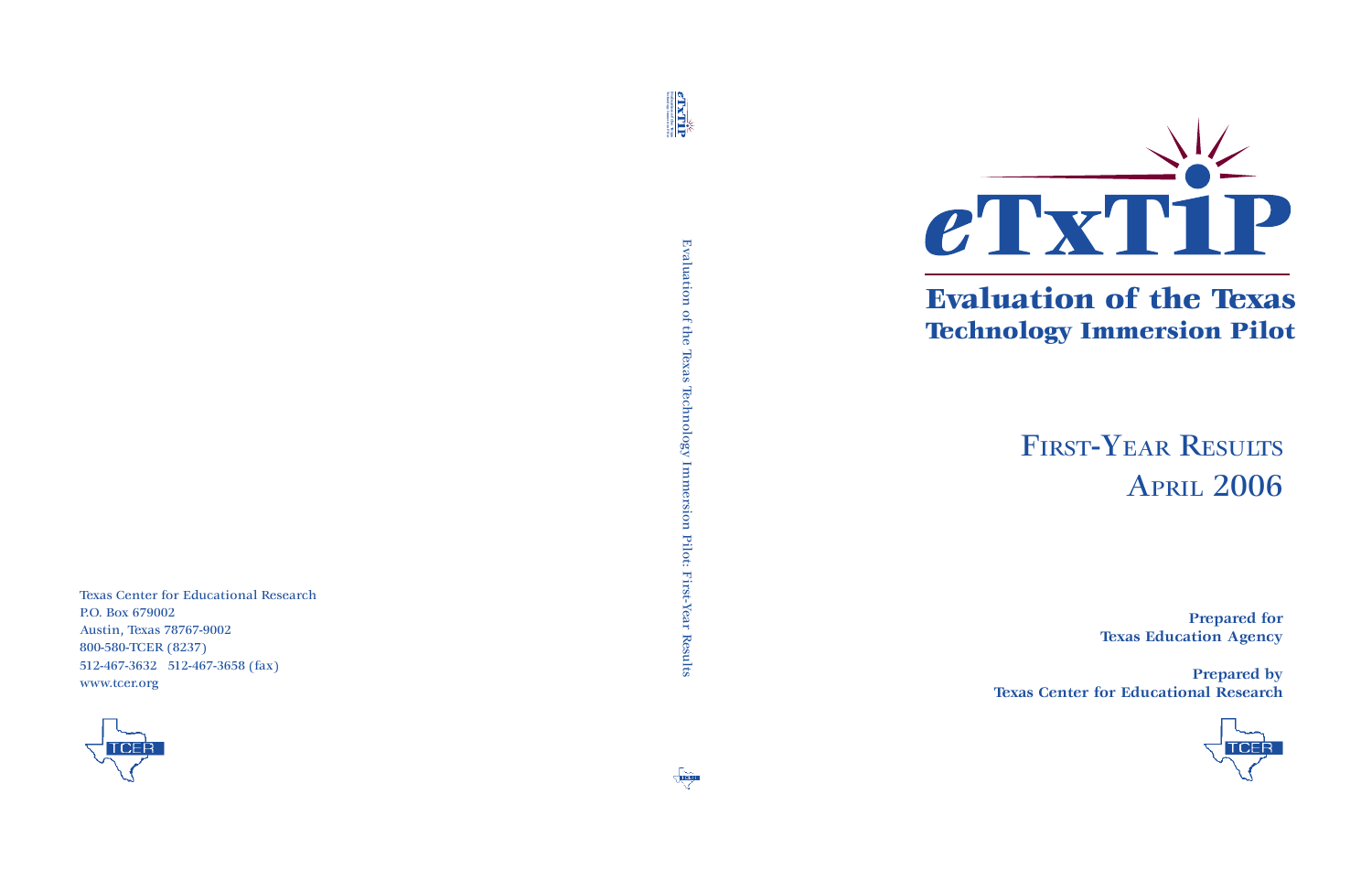### **Executive Summary**

The Technology Immersion Pilot (TIP) sets forth a vision for technology immersion in Texas public schools. The Texas Education Agency (TEA) directed nearly \$14 million in federal Title II, Part D monies toward funding a wireless learning environment for high-need middle schools through a competitive grant process. A concurrent research project funded by a federal Evaluating State Educational Technology Programs grant is evaluating whether student achievement improves over time as a result of exposure to technology immersion. The Texas Center for Educational Research (TCER)—a non-profit research organization in Austin—is the TEA's primary partner in this landmark effort.

The overarching purpose of the study is to conduct a scientifically based evaluation at the state level to test the effectiveness of technology immersion in increasing middle school students' achievement in core academic subjects. Technology immersion encompasses multiple components, including a laptop computer for every middle school student and teacher, wireless access throughout the campus, online curricular and assessment resources, professional development and ongoing pedagogical support for curricular integration of technology resources, and technical support to maintain an immersed campus.

#### **Technology Immersion**

As a way to ensure consistent interpretation of technology immersion and comparability across sites, the TEA issued a Request for Qualifications (RFQ) that allowed commercial vendors to apply to become providers of technology immersion packages. Successful vendor applicants to the RFQ had to include the following six components in their plan:

- A wireless mobile computing device for each educator and student on an immersed campus to ensure on-demand access to technology;
- Productivity, communication, and presentation software for use as a learning tool;
- Online instructional resources that support the state curriculum in English language arts, mathematics, science, and social studies;
- Online assessment tools to diagnose students' strengths and weaknesses or to assess their progress in mastery of the core curriculum;
- Professional development for teachers to help them integrate technology into teaching, learning, and the curriculum; and
- Initial and ongoing technical support for all parts of the package.

Through a competitive application submission and expert-review process, the TEA selected three lead vendors as providers of technology immersion packages (Dell Computer Inc., Apple Computer Inc., and Region 1 Education Service Center [ESC]). Prices for packages varied according to the numbers of students and teachers, the type of laptop computer, and the vendor provider. Package costs ranged from about \$1,100 to \$1,600 per student. Of the 22 immersion sites, 6 middle schools selected the Apple package, 15 selected the Dell package, and 1 school selected the Region 1 ESC package (Dell computer).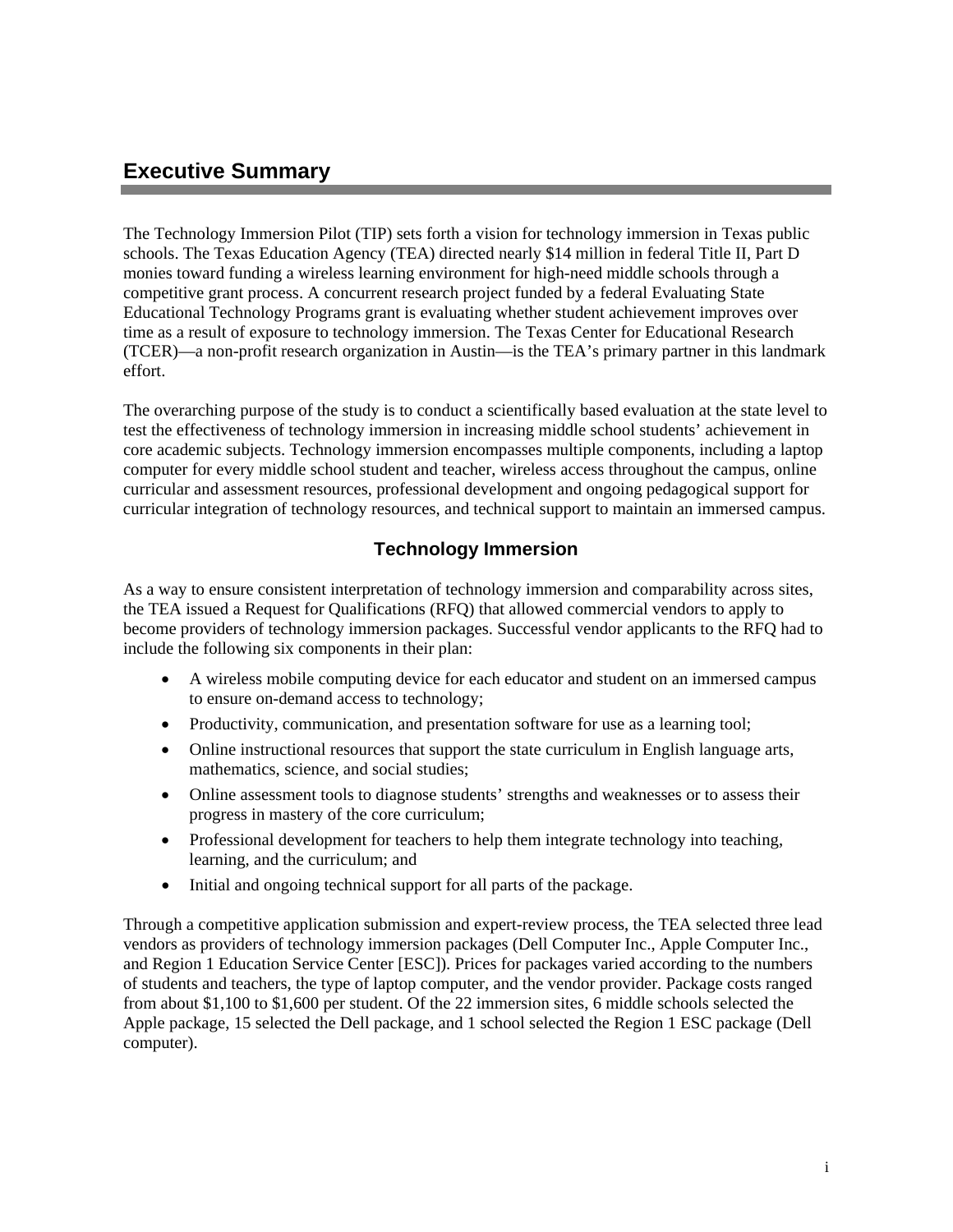#### **Methodology**

#### **Evaluation Design**

The evaluation employs a quasi-experimental research design with 44 middle schools assigned to either treatment or control groups (22 schools in each). Researchers will examine the relationships that exist among contextual conditions, technology immersion, intervening factors (school, teacher, and student), and student achievement. The research also will determine the impact of immersion on student achievement in core subject areas as measured by the Texas Assessment of Knowledge and Skills (TAKS). We investigated six research questions in the first year:

- What are the baseline characteristics of participating schools?
- How is technology immersion implemented?
- What is the effect of technology immersion on schools?
- What is the effect of technology immersion on teachers and teaching?
- What is the effect of technology immersion on students and learning? and
- Does technology immersion impact student achievement?

The *Theoretical Framework for Technology Immersion* guides the evaluation. The experimental research design allows an estimate of the effects of the intervention, which is the difference between the treatment and control groups. The framework postulates a linear sequence of causal relationships. First, experimental schools are to be "immersed" in technology through the introduction of technology immersion components. Given quality implementation, school-level improvements are expected for measures of classroom technology integration, technical support, innovative culture, and parent and community support. Leadership and system support drives progress toward full immersion.

An improved school environment for technology should then lead to teachers who have greater technology proficiency, use technology more often for their own professional productivity, collaborate more with their peers, have students use technology more and in new ways in their classrooms, and use laptops and digital resources to increase the intellectual challenge of lessons. In turn, these improved school and classroom conditions should lead students to greater technology proficiency, more opportunities for peer collaboration, greater personal self-direction, and stronger engagement in school and learning. Student mediating variables presumably contribute to increased academic performance as measured by standardized test scores. In the framework, links are also shown between student achievement and student, family, and school characteristics, which exert their own influence on learning.

#### **Participating Sites**

Interested districts and associated middle schools responded to a Request for Application (RFA) offered by the TEA in spring 2004 to become technology immersion schools. Applicants to become TIP sites had to meet eligibility requirements for Title II, Part D funds (i.e., high-need due to children from families with incomes below the poverty line, schools identified for improvement, or schools with substantial need for technology). Twenty-two technology immersion schools, selected through the competitive grant process, were matched by researchers with 22 control schools on key characteristics, including size, regional location, demographics, and student achievement.

The TIP grants targeted high-need schools, thus nearly 70% of students in the study come from economically disadvantaged backgrounds, with many schools in rural or isolated locations. Students are ethnically diverse, roughly 56% Hispanic and 9% African American. TIP Middle schools are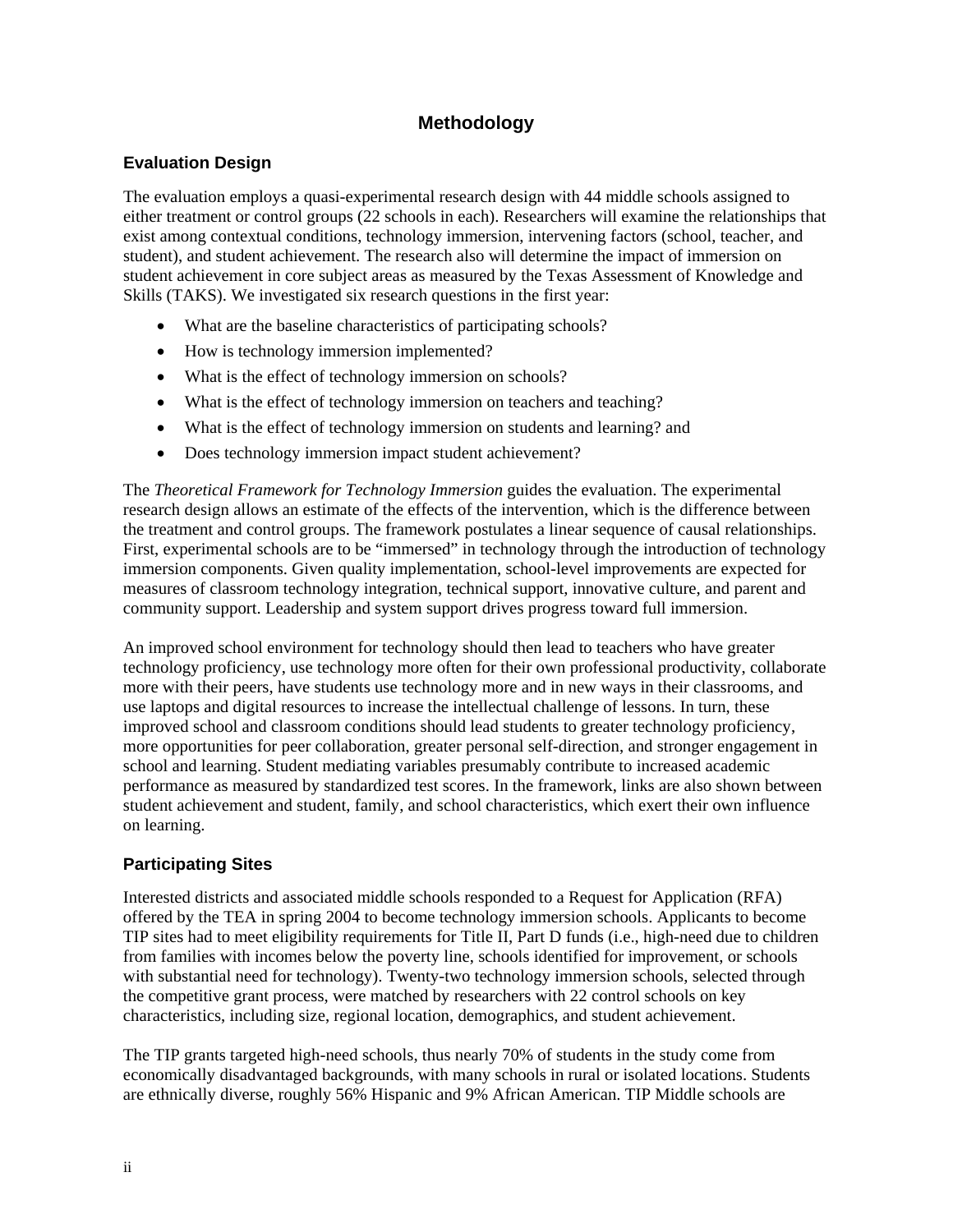highly concentrated in rural and very small districts across the state. Still, about a third of the districts and schools are in large cities or suburban locations in or around cities. The sample also includes campus charter schools (one each for the treatment and control group) located in a major urban district.

Three groups or cohorts of students will be followed in the study, with Cohort 1 followed for four years, Cohort 2 for three years, and Cohort 3 for two years. In 2004-05, data collection activities centered on the initial sixth-grade cohort, which included 5,564 students (2,570 at immersed and 2,994 at control campuses). About 1,304 teachers participated in the study (622 at immersed and 682 at control campuses).

#### **Data Collection and Analysis**

Data collection involved a mix of qualitative and quantitative data sources. Researchers conducted site visits in each of the middle schools in fall 2004 and spring 2005. For this report, we concentrate on site-visit data gathered through observations in a sample of sixth-grade classrooms (English/language arts, mathematics, social studies, and science). Additional measures, administered as pre- and postmeasures in fall and spring, include a Campus Technology Inventory completed by the campus technology coordinator, teacher online surveys, and student paper-and-pencil surveys. Additionally, we gathered school and student demographic, attendance, and achievement data from the Texas Public Information Management System (PEIMS) and Academic Excellence Indicator System (AEIS). In spring 2005, individual middle schools submitted student-level data on disciplinary actions.

We analyzed the effects of immersion on teachers' and students' self-reported perceptions of technology and proficiencies and students' TAKS achievement using two-level hierarchical linear models (HLM). For various analyses contrasting teachers or students in immersed and control schools after one school year of implementation, we used important teacher characteristics (fall survey scale scores, experience, technology certification, gender) and student characteristics (fall survey scale scores, prior achievement, economic and minority characteristics, and gender) as control variables. We also calculated effect sizes in standard deviation units (usually Cohen's *d)*. The interpretation is that an effect greater than 0.5 is large, 0.5 to 0.3 is moderate, 0.3-0.1 is small, and less than 0.1 is trivial.

#### **Major Findings**

First-year results reveal positive effects of technology immersion on *schools* (leadership and system support, innovative culture, classroom integration, parent and community support), *teachers*  (proficiency and productivity, technology use and integration, collaboration), and *students* (technology proficiency and use, small-group work, school satisfaction, and behavior). In most cases, the sizes of effects suggest that the impacts of technology immersion are of both statistical and practical importance. In contrast to positive effects on school, teacher, and student mediating variables, there were no statistically significant effects of immersion in the first year on either reading or mathematics achievement for sixth graders, who are members of a student cohort that will be followed through eighth grade. Overall, positive findings are compelling in light of evidence indicating that the level of implementation in the first year for 20 of the 22 middle schools was only *partial immersion* rather than *substantial* (2 schools) or *full immersion* (no schools). Additional details for key findings are provided below.

#### **First-Year Implementation**

Researchers used rating scales to identify four levels of immersion: *minimal* (1), *partial* (2), *substantial* (3), and *full* (4). The overall level of Technology Immersion was a composite score derived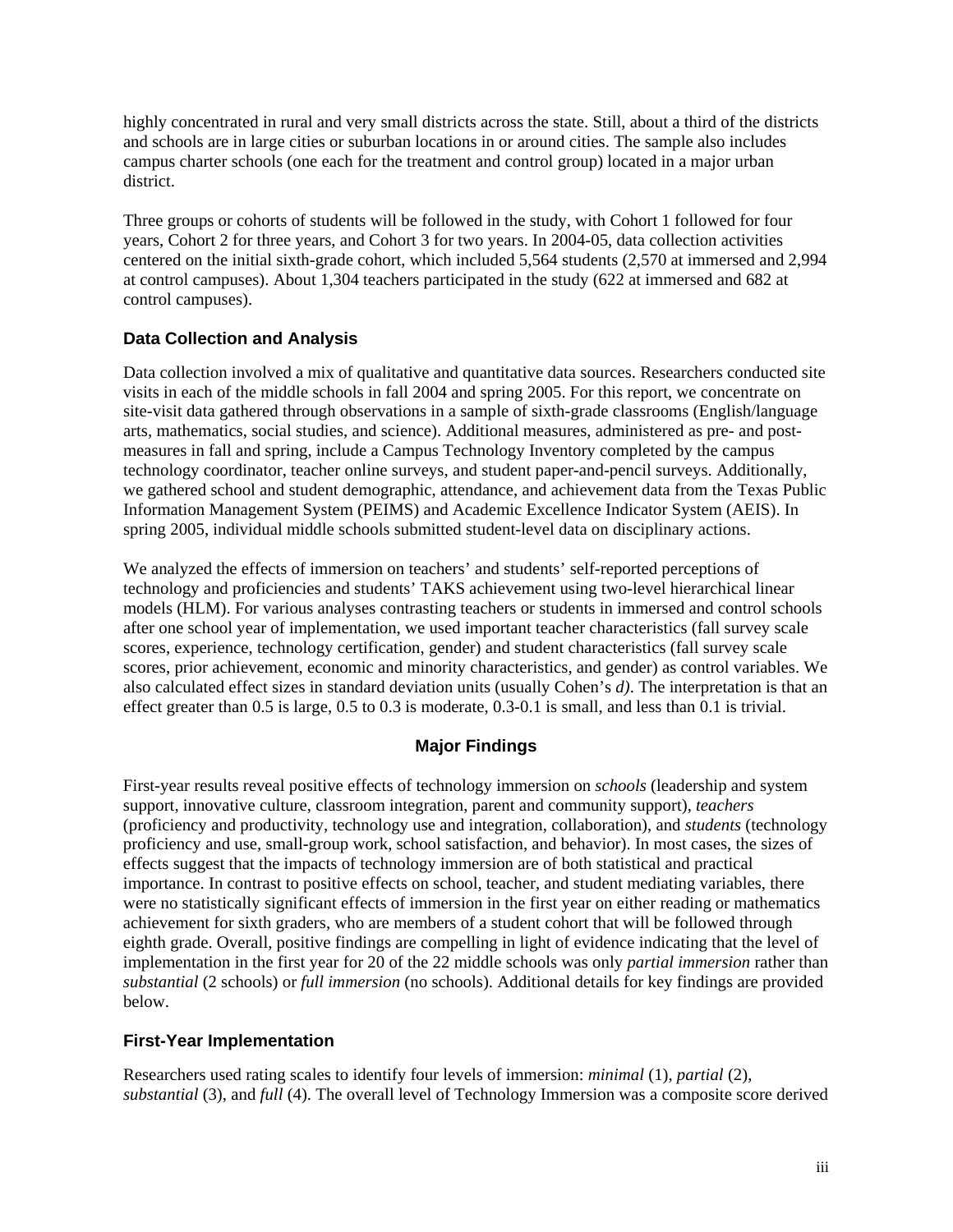from values for four domains: (a) Robust Access to Technology, (b) Technical and Pedagogical Support, (c) Professional Development, and (d) Resource Utilization and related indicators. Scores came from various data sources including vendor records, interviews, focus groups, surveys, and grant documents.

**In the first year, almost all middle schools achieved only** *partial immersion***.** Middle schools struggled in the initial year to accommodate the complex demands of technology immersion within the existing school environment. As might be expected, no campus reached full immersion. The two middle schools that made greater strides toward immersion than others (*substantial immersion)* had stronger district and campus leadership and invested more time and resources in professional development.

In general, first-year implementation was affected by a number of school and contextual factors. First, time for planning was insufficient due to grant-related logistical procedures. Furthermore, many middle schools, which were housed in older buildings, encountered problems with outdated infrastructures and technical problems with wireless networks and Internet connectivity. Districts and campuses also had to grapple with myriad policies and practices related to laptop access and use. The greatest barriers to implementation, however, involved people. Teachers were at different stages of readiness for immersion and their receptivity varied. Varying abilities and attitudes, coupled with teachers' perceived pressures to improve students' scores on the TAKS, made many teachers reluctant to try new and untested instructional methods and materials in the first year. Additionally, leadership at both the district and campus levels emerged as a critical factor driving or limiting progress.

#### **Effects of Immersion on Schools**

**Technology immersion positively affects the school culture, including factors such as innovation, collaboration, leadership, parent and community support, and students' school satisfaction.**  Technology immersion had a statistically significant effect on teachers' perceptions of four schoollevel factors. Since immersed schools received a wealth of technology resources, it was predictable to find that immersed teachers perceived greater availability and use of resources for Classroom Technology Integration than control teachers (effect size of 0.56). Teachers in immersed schools also reported stronger Leadership and System Support for technology (effect size of 0.20). More remarkable, however, was immersed teachers' perceptions of a more Innovative Culture in their middle schools (effect size of 0.35). In particular, teachers at immersed schools were more likely than control teachers to share an understanding about the use of technology to enhance student learning, and they were less afraid to learn about and try new technologies in their classes. The infusion of technology also increased Collaboration among treatment teachers (effect size of 0.41). Teacher interactions at immersed schools significantly more often than at control supported improvements in instructional practices and exchanges of information about students and their learning.

The implementation of technology immersion also generated a great deal of excitement in schools and communities. This likely contributed to immersed teachers' belief that their schools have stronger Parent and Community Support for technology (effect size of 0.49). Sixth-grade students at immersed middle schools also expressed significantly higher levels of School Satisfaction than control students (effect size of 0.13). Treatment students were more likely to be satisfied with their school work, consider learning more important than the grade received, and see a connection between school work and their future life and work.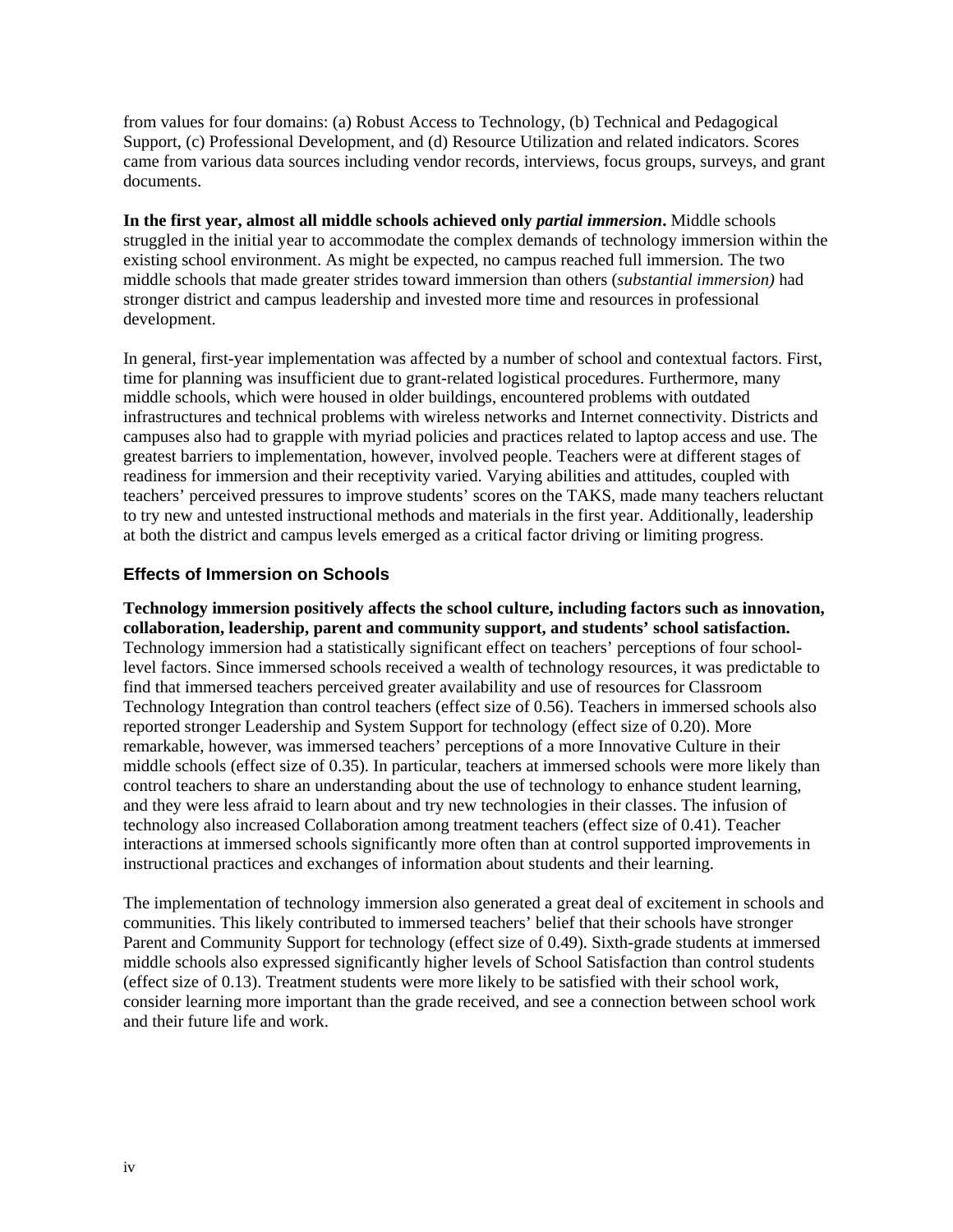#### **Effects of Immersion on Teachers**

**Teachers at immersed schools perceive themselves as more technology proficient than control teachers and use technology more productively to support professional practices.** In a selfassessment of Technology Proficiency in spring, teachers at immersed schools considered themselves to be significantly more technology literate than control teachers (effect size of 0.16). Although teachers were equally likely to be proficient in technology operations, teachers at immersed schools reported greater pedagogical skills in areas such as creating electronic presentations, teaching copyright issues, creating technology-integrated lesson plans, and using technology for collegial collaboration. Immersed teachers also began to use technology significantly more often than control teachers for administrative and classroom management purposes. Treatment teachers reported greater use of technology for Professional Productivity (effect size of 0.37) on indicators such as communicating with students, posting information on a website, administering an online assessment, and accessing model lesson plans integrating technology.

**Teachers at immersed schools have students use technology more often and they report the use of more innovative and learner-centered practices compared to control teachers.** With increased access to technology, teachers at immersed schools compared to control reported in spring that their Students Use Technology significantly more often in their classrooms (effect size of 0.70). For example, students more often express themselves in writing (using a word processor), learn and practice skills, and conduct Internet research on an assigned topic. Still, treatment teachers' responses suggest that students may do such activities infrequently (i.e., only once or twice a month). Teachers at immersed schools also expressed stronger support for Technology Integration (effect size of 0.73). For example, they were more likely than control teachers to report that they allocate time for students to practice computer skills, plan computer-related activities to improve students' basic skills, use cutting-edge technology, and use computers to promote students' problem solving and critical thinking. Immersed teachers also expressed a stronger affiliation with Learner-Centered Instruction (effect size of 0.30). Immersed teachers, for instance, were more likely than control to indicate that students establish individual learning goals, engage in experiential learning, and have real-world experiences.

**Although teachers at immersed schools use technology more, their lessons typically lack intellectual challenge.** Technology immersion's theorized impact on student achievement hinges not just on more frequent technology use, but also on technology's facilitation of more rigorous and authentic learning (e.g., high-level thinking, concept formation, inquiry and investigation, access to and use of information, exposure to places/resources beyond the classroom, and real-world learning). Thus, during fall and spring observations in sixth-grade classrooms, researchers rated the Intellectual Challenge of lessons. Rating scales (developed by Newmann, Secada, and Wehlage, 1995) gauged Higher Order Thinking, Disciplined Inquiry (Deep Knowledge and Substantive Conversation), and Value Beyond School.

Pre- and post-results for 58 immersed and 57 control teachers revealed no statistically significant differences between comparison groups in spring 2005. Nevertheless, fall-to-spring comparisons revealed that teachers in immersed classrooms provided slightly more challenging lessons in spring, whereas control teachers taught less challenging lessons. More noteworthy, however, was the low level of intellectual challenge in class activities for both comparison groups (about 1.6 on the 5-point intellectual challenge scale). In many of the observed sixth-grade classrooms, with or without laptop use, teachers concentrated on lower order factual knowledge and skills. Lessons frequently involved multiple-choice or short-answer worksheets focused on the acquisition of basic skills rather than more complex endeavors and higher order thinking. Additionally, lessons often featured brief instructional segments across a variety of learning objectives rather than in-depth focus on a topic or concept.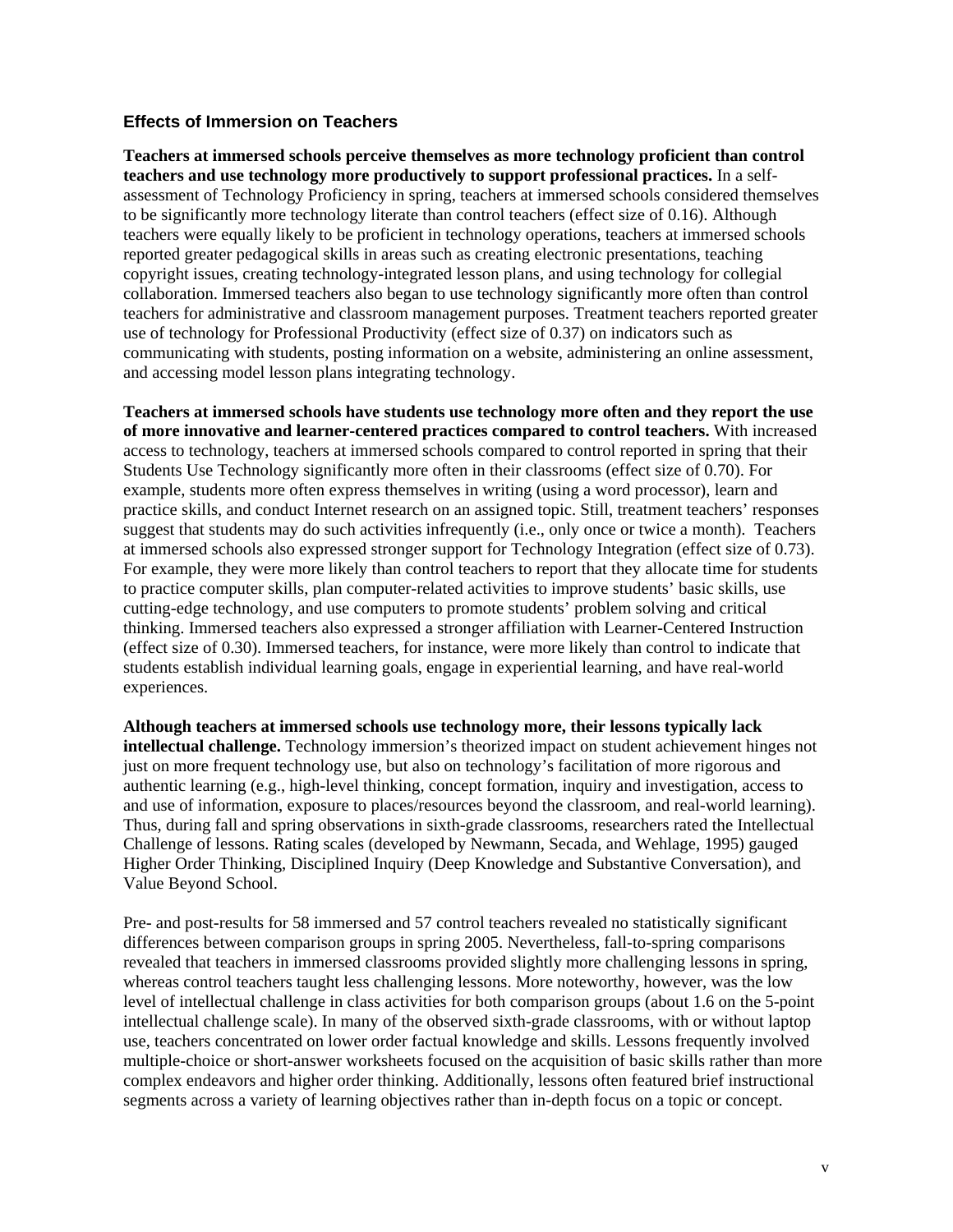Moreover, teachers rarely helped students to understand the relevance of their learning or made connections with students' prior experiences. Findings from classroom observations are important because of the established link between more challenging and authentic pedagogy and academic achievement (Newman & Associates, 1996; Newmann, Bryk, & Nagoaka, 2001). If abundant access to technology fails to elevate the quality of students' learning experiences, the likelihood of a positive impact on student achievement may be diminished.

**A major challenge for teachers in the first year was simultaneously learning how to use technology and finding time to integrate laptops and digital resources into existing practices.**  Although teachers at immersed schools, as a whole, made substantial progress in the first year, teacher proficiency and laptop use varied greatly by teacher, subject area, and school. Decisions about *how*  and *how often* laptops were used for teaching and learning depended on each teacher's readiness and preference. Survey results show that more experienced teachers and male teachers in middle schools viewed themselves as less proficient, used technology significantly less often, and expressed lower level of support for technology integration.

Information from classroom observations and field work also suggest that in the initial stages of implementation, most teachers maintained their existing pedagogical practices. Teachers typically had students use laptops to do the same kinds of activities they previously had completed with paper and pencil, such as completing worksheets, typing vocabulary words and definitions, or reviewing for multiple-choice tests. This finding is consistent with research showing that teachers progress through developmental stages while learning to create technology-infused classroom environments. Many teachers at immersed campuses appeared to be at the *adoption* or *adaptation* phases, as they were using technology to support traditional instruction or integrating new technology into traditional classroom practice (Apple Computer Inc., 1995).

#### **Effects of Immersion on Students**

**Students at immersed campuses are more highly engaged in school than control students.**  Increased student engagement is one of the most frequently cited benefits in the research literature for one-to-one computing. Likewise, during campus visits, administrators, teachers, and students at immersed campuses cited greater student interest and motivation for school and learning as positive effects. Other findings corroborate anecdotal perceptions. Surveyed sixth-graders at immersed campuses in spring expressed significantly higher levels of satisfaction with their middle schools than control students. Additionally, sixth graders at immersed schools were sent to the office for disciplinary reasons at a significantly lower rate and had fewer school suspensions than students at control schools. Effect sizes for school satisfaction (0.13) and disciplinary measures (0.16 and 0.06), however, were small. Also, for another indicator of engagement, the school attendance rate, there was no apparent boost for immersed students (effect size of 0.08).

**Technology immersion positively affects sixth graders' technology proficiency and opportunity to use technology.** As anticipated, sixth-grade students at immersed middle schools rated their Technology Proficiency significantly higher than control students (effect size of 0.47) on items measuring the Texas Technology Applications standards. Immersed students felt more capable of performing tasks such as sending an email attachment, creating a presentation, managing documents, using spreadsheets for graphs, and keeping track of websites. Immersed students' increased proficiency apparently stems from more frequent technology use. Similar to their teachers, surveyed sixth graders at immersed schools reported significantly more frequent Technology Use in Core Subjects than control students (effect size of 0.96). However, despite large and important increases, immersed students' technology use varied across classrooms and content areas. Treatment students